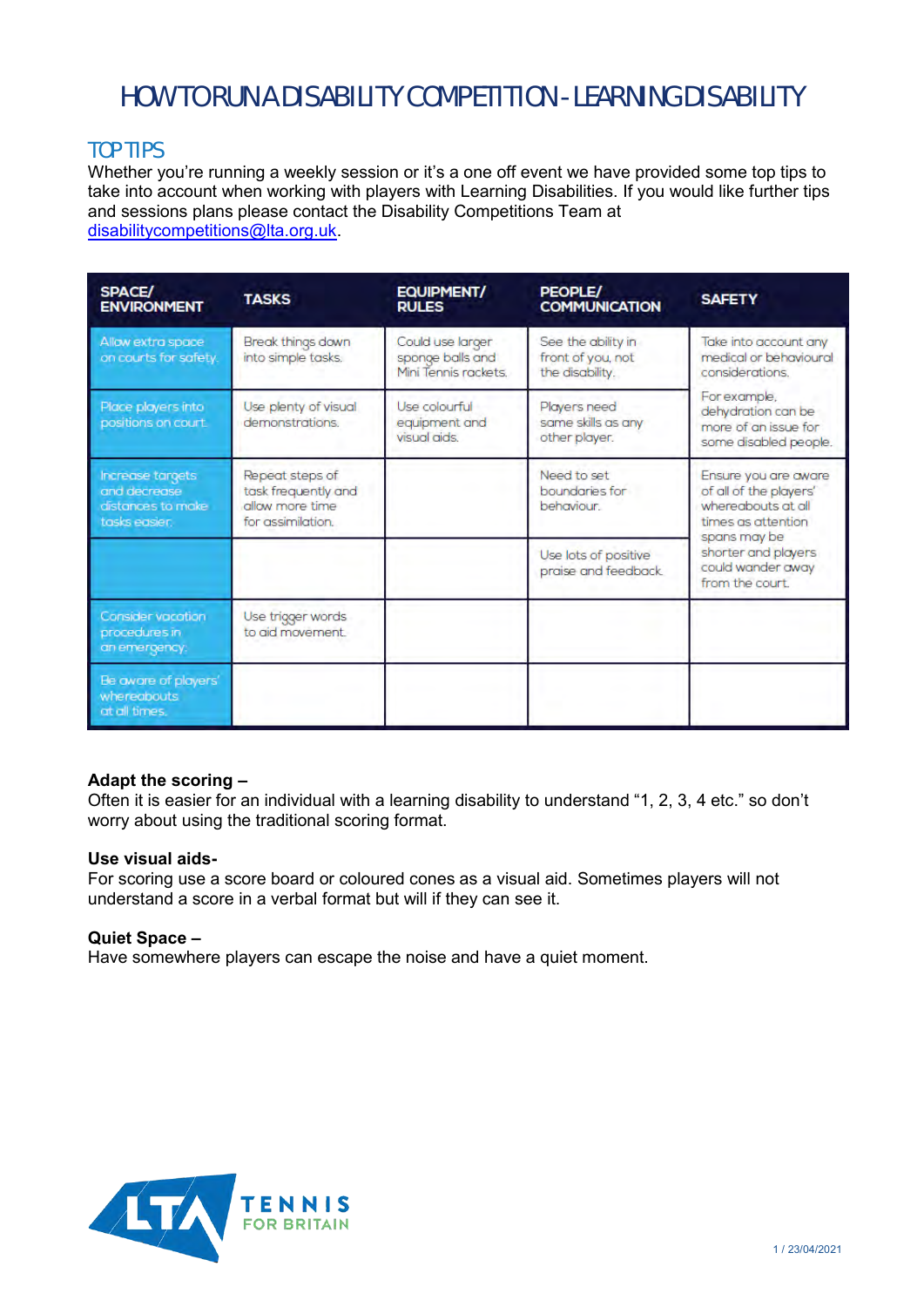# PRE EVENT PLANNING

## **1) Confirm the venue with the correct dates for the event.**

If you get a range of players we would recommend booking 3 courts as you can set up 1 court with multiple mini red courts. The additional 2 courts can be used for matches of other ball colours.

# **2) Recruit your players through the club or external sources**

Learning Disability players should be grouped on their ability rather than age. We do this through providing different ball colour divisions. We would recommend including this information on your entry form or email to ensure players first experience of the sport is against people of a similar level.

# **3) Divide the Players into Categories**

Coaches are your best asset. If you know a number of players are coming from the same venue I would speak to coach. Before arrival make sure you identify the appropriate ball colour and ability of each player.

| <b>Ball Colour</b> | <b>Court Size</b>                                                                                 | <b>Level of Play</b>                                                                                                                                                                                                       |
|--------------------|---------------------------------------------------------------------------------------------------|----------------------------------------------------------------------------------------------------------------------------------------------------------------------------------------------------------------------------|
| <b>Red</b>         | Service boxes or<br>a mini net across<br>the side of the<br>court.                                | Have difficulty hitting forehand and backhand shots.<br>Can serve underarm into the court.<br>Volley is not currently part of their game.<br>$\qquad \qquad -$                                                             |
| <b>Orange</b>      | Singles and<br>doubles use the<br>orange baseline<br>but inner<br>tramlines as the<br>side lines. | Can hit both forehands and backhands but with little<br>control over the direction.<br>Hits a serve with a slower pace.<br>$\qquad \qquad \blacksquare$<br>Can return a second serve from another player.                  |
| <b>Green</b>       | <b>Full Sized Court</b>                                                                           | Can sustain a short rally from the back of the court.<br>$\overline{\phantom{a}}$<br>Hits a serve with a slower pace.<br>$\overline{\phantom{a}}$<br>Can return a second serve consistently.<br>$\overline{\phantom{a}}$   |
| Yellow             | <b>Full Sized Court</b>                                                                           | Can rally from the back of the court consistently.<br>$\qquad \qquad \blacksquare$<br>Hits first serve with pace.<br>$\overline{\phantom{a}}$<br>Returns first and second serves consistently.<br>$\overline{\phantom{a}}$ |

#### **4) Type of Event**

You can run your event either as a skill based session or tennis based session or a mix of both.

- **Skill Based –** Points are scored for your team by taking part in a mixture of skill based games. E.g. Floor Tennis, Bean Bag throwing, Target Practice etc.
- **Tennis Based –** Points over a net. Players will play short sets to 4 games with sudden death deuce. We would recommend using a Timed Tennis format as this will allow players to complete more matches/stations. Players will play until time is called for example after 15 minutes.